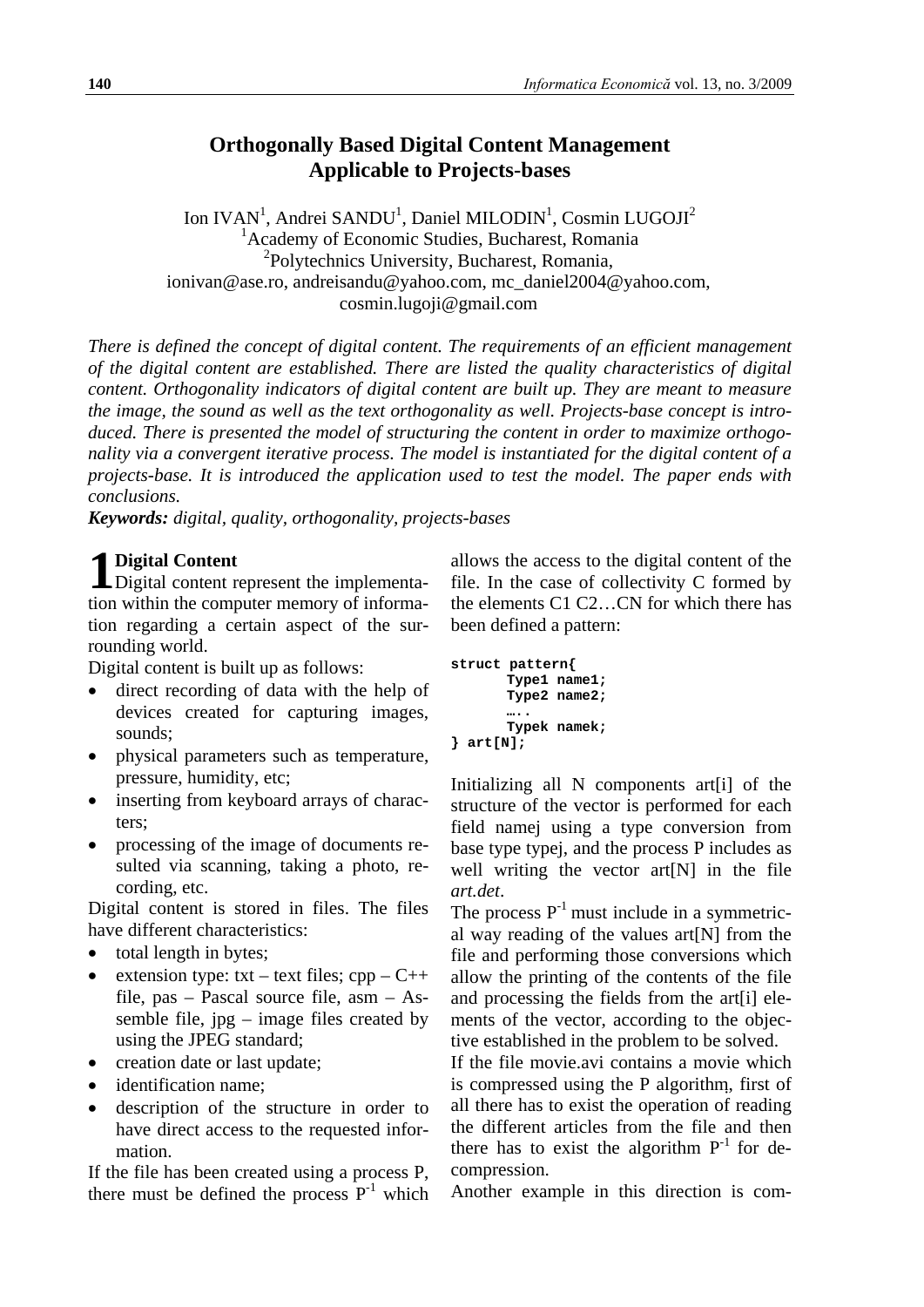pression applicable to digital photos. No matter if it is performed in format png, jpeg or gif, before applying the extraction algorithm there has to be performed the operation of reading the data from the corresponding files.

**Creation of digital content** is the process via which there are defined the conditions, structure and name of the file and afterwards there are generated and stored arrays of symbols which are in correspondence with arrays of bytes.

Creation of files is performed by:

- imputing information the keyboard and writing it to the file;
- generating data and writing it to the file;
- acquisition of data and writing it to the file.

Creation requires:

- establishing the format for presenting the data;
- specifying instructions for writing the data;
- defining the type of file.

**File access** is performed by reading the data. Some functions that can be used:

- *int fprintf ( FILE \* stream, const char \* format, … );* writes in a specified file a sequence of data using the format of the specified arguments;
- *ostream& put ( char c );* writes the c character in the output buffer at the current insert position and increments the position pointer in order to indicate the next character;
- *ostream& write ( const char\* s , streamsize n )*; writes the data block indicated by the pointer s, dimension n, in the output buffer. The characters are written sequentially until the character on position n is reached;
- *int fscanf ( FILE \* stream, const char \* format, … )*; reads information from a file and stores it according to the parameter *format* in the location indicated the additional arguments provided;
- *int get()*; extracts a character from a file and returns its value as an integer;
- *istream& read ( char\* s, streamsize n )*; reads a block of data with the size of n characters and stores it in an array indi-

cated by the pointers.

It is important to know the instruction used for writing the information in order to use the symmetrical one for recovering the info.

## **2 Content Management Requirements**

Defining the content represents the main objective for the team which deals with content management. We have different scenarios when performing content management:

- sub defining the content, by choosing less characteristics, and sometimes less elements from the collectivity which results in the impossibility of repeating the data collection process and in most cases compromises the problem solving process;
- over defining the content by performing repeated measurements for the same characteristic or taking into account characteristics which are not directly linked to problem solving;
- correctly defining the content in the sense that there is collected information only regarding the characteristics which enter in the process of processing and the data reflects statistics applicable to all elements of the collectivity.

Defining the content is an iterative process. There are performed simulations on samples. There is used the experience on similar problems. Only after solid research it is then switched to data collection and creation of digital content regarding a collectivity C and problem P which is required to be solved.

**Usage of the content** is one of the essential problems of content management.

The digital content must be conserved. Using it incorrectly leads to destruction of the content, temporary destruction or even permanent destruction. In order to mitigate such risks it is suggested to copy first the content. There must be put in place a configuration management schema for the digital content copies, in order not to mix them up.

If an initial digital content CD\_0 receives modification, it becomes CD 1. If copies are performed, there will be CD\_1\_01, CD 1 02…CD 1 20, where CD 1 20 is the  $20<sup>th</sup>$  copy, identical with the others. If copy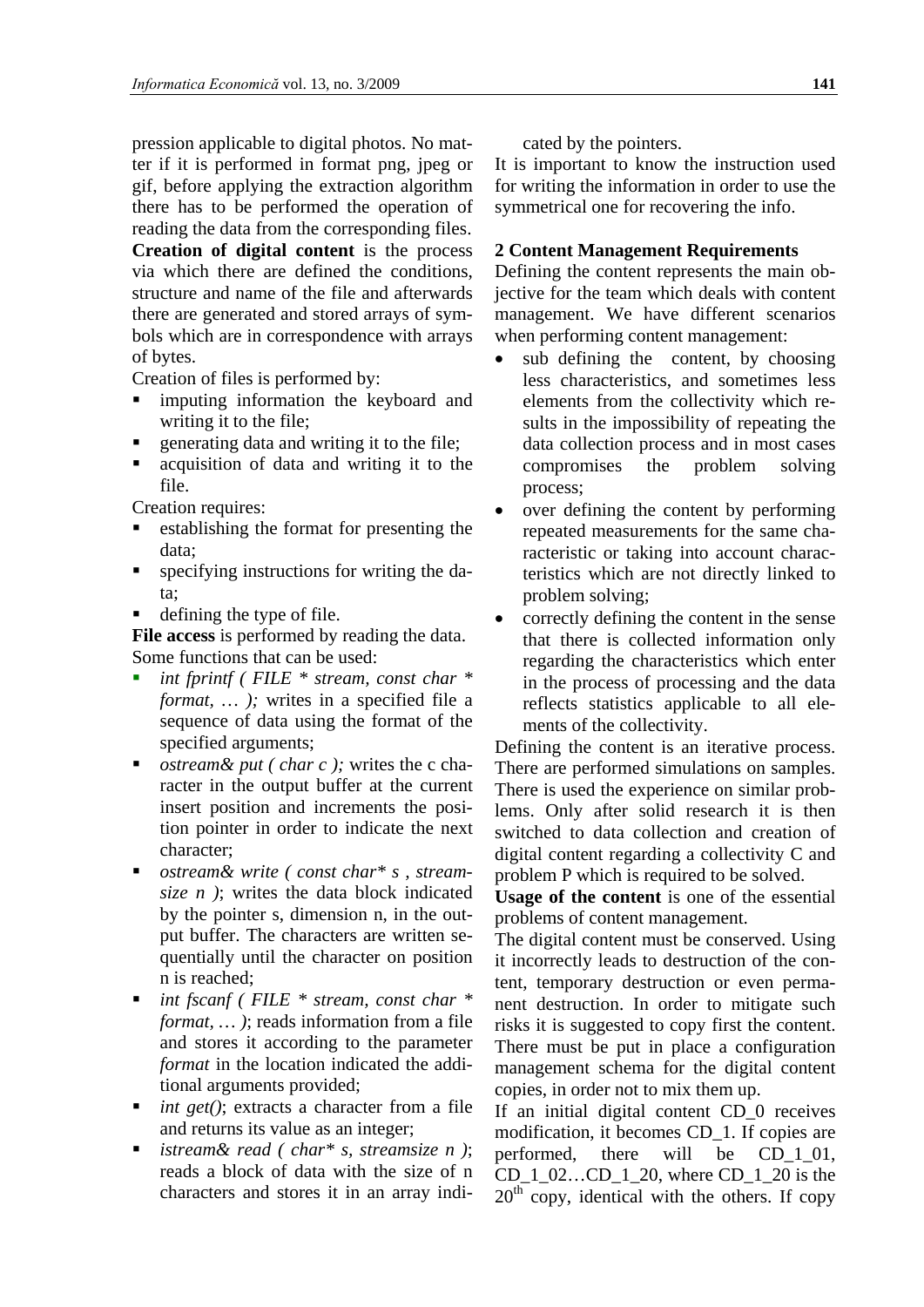CD\_1\_15 gets modified there will result a new version of the copy called CD  $1\,15\,01$ . Therefore there has to be considered a mechanism for avoiding the generation of very long names for versions of the digital content [2].

If we deal with multiple files F1, F2, F3, … Fn, those files being identical, there will exist just one physical object. For manipulating the names of the files there is used a name dictionary. When one of the copies gets modified there is created a new physical object which stores the new information.

**Updating the** content means:

- adding texts, images, sound, values of physical parameters for a process;
- changing one array of bytes with another;
- eliminating an array of bytes from the files.

It is important that the management of digital content:

restricts access to updates, allowing the right to only certain people to perform updates, according to table 1:

| TWOTE IN MICROL OF DEPARATION OF ACCEDIO TIMING |          |           |          |  |  |  |
|-------------------------------------------------|----------|-----------|----------|--|--|--|
|                                                 | Addition | Change    | Deletion |  |  |  |
| Person 1                                        |          |           |          |  |  |  |
| Person 2                                        |          | $\Lambda$ |          |  |  |  |
| Person 3                                        |          |           | 73       |  |  |  |
| $\cdots$                                        | $\cdots$ | $\cdots$  | $\cdots$ |  |  |  |

**Table 1.** Model of separation of access rights

- to identify the person that has updated a field, an article, a file, the place and time as well as the performed operation;
- to limit the effects of the modifications so that everything reduces to addition of in-

formation; it is indicated the operation and value that is required to be considered as new content, according to figure 1.



**Fig. 1.** Model for updating the information

By following the above updating indications the information content can be reconstructed at any time the by starting from a previous version, maintaining at the same time a smaller capacity for storage purposes.

**3 Quality Characteristics of digital content Structuralism** is the characteristic stating that the digital content is decomposed in parts and there is established relation between those parts.

**Linear structure** of a digital content shows that parts A1, A2…Ak are placed one after

the other and the interpretation of the content is obtained by crossing from component Ai to  $Ai+1$ , where  $i=1,2,\ldots,k-1$ .

**Arborescence structure** correspondents to placing components on different levels of detail and understanding the details requires going deeper through the levels.

The components of a book A, chapters B, C, D and E are formed from subchapters B11, B12, B13, C11, C12, C13, D11, D12, D13 and E11, E12, E13, E14, E15,.

The subchapters as well include the detail represented by the detailed text. The structur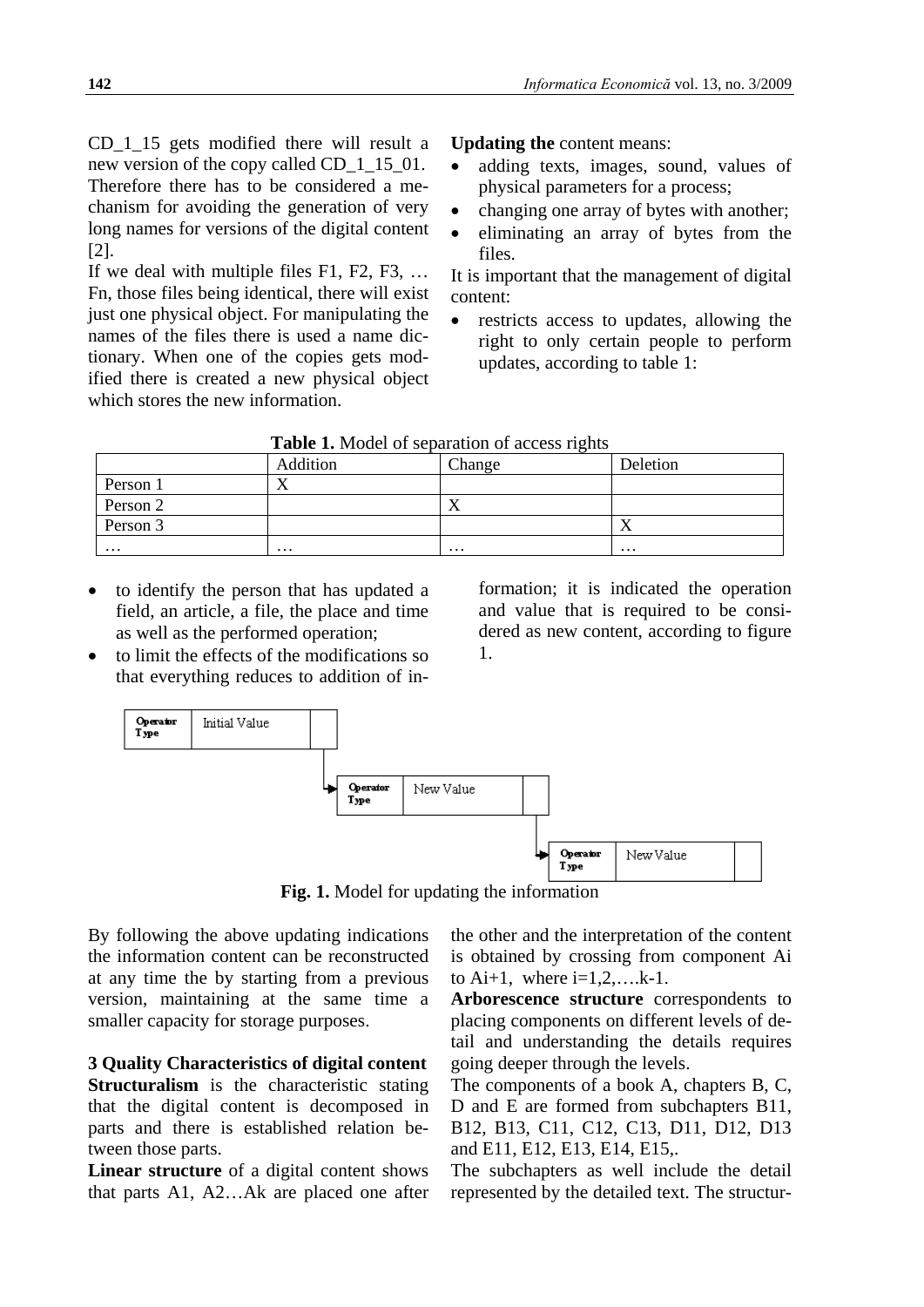ing goes to the level of paragraph, phrase and sentence.

**Graph structure** corresponds to the implementation of the principle of composing constructions from a complex digital context, which are referring components which were previously defined, according to figure 2.



The above graph is a simple example of oriented graph which can be implemented for building the digital context. One will observe that it is compose of numbered nodes. Each node can contain pieces of digital information. By crossing the graph in one of the directions one will obtain coherent information which can be interpreted. This way, in order to obtain the digital content we are interested into it is enough to cross the corresponding graph.

**Completeness** represents the digital content quality characteristics which shows the degree by which at the moment of coding and storing of the digital information there have been taken into account all the components requested by the final users. A relevant example is that of a foreign movie which will be subtitled, so that as many as possible final users will be able to access and understand the video material. Lack of colors, sound or subtitle from the digital content will decrease the level of completeness and will generate additional costs in order to attend the required level of the requirements.

The level of completeness will be considered 1 if there are no additional costs. The more the level of completeness is closer to 0, the more it will become obvious that the responsible with delivering the digital content has not taken into account some activities, has incorrectly estimated the durations or has not correlated correctly the dependences between the activities.

**Correctitude**, as it refers to digital content, means respecting the imposed standards. Correctitude refers for instance to the editors used, the filters, the algorithms and ultimately to respecting author rights and patents. Therefore, in the case of a video material, besides obtaining the consent of the participants to the movie, there must be procured licenses for using certain editors, filters and encrypting algorithms. In the case of texts, correctitude consists in respecting the industry standards and the professional ethics code, according to which all that has previously been published must be cited and referred in the bibliography.

Another quality characteristic applicable to digital content is **consistency** [6], which refers to respecting all logical interdependencies regarding type and order of comprised information. Therefore it's not consistent to have the cast of actors of a movie placed in the middle of the film or it is not consistent to have a text that refers elements, which have not been previously defined or it is not consistent to a have an audio file with the name of a song, but which contains a different song.

**Accuracy,** as applicable to digital content, refers to playing as close as possible to the quality of the message recorded at the source for the elements of image, sound and text.

This way a sound file that is stored in a format with a low compression ratio will have a higher degree of accuracy as compared to the source of origin. For texts, even if we apply compression algorithms, the accuracy will not be affected, whereas if we perform additions or deletions of characters or words, the accuracy as compared to the original will decrease.

The quality of the content refers to the reality it reflects. Compared to data quality, which results from measurements, the quality of the content makes reference both to the quality of the data as resulted from measurements as well as the existing connections between the data and the meaning they generate.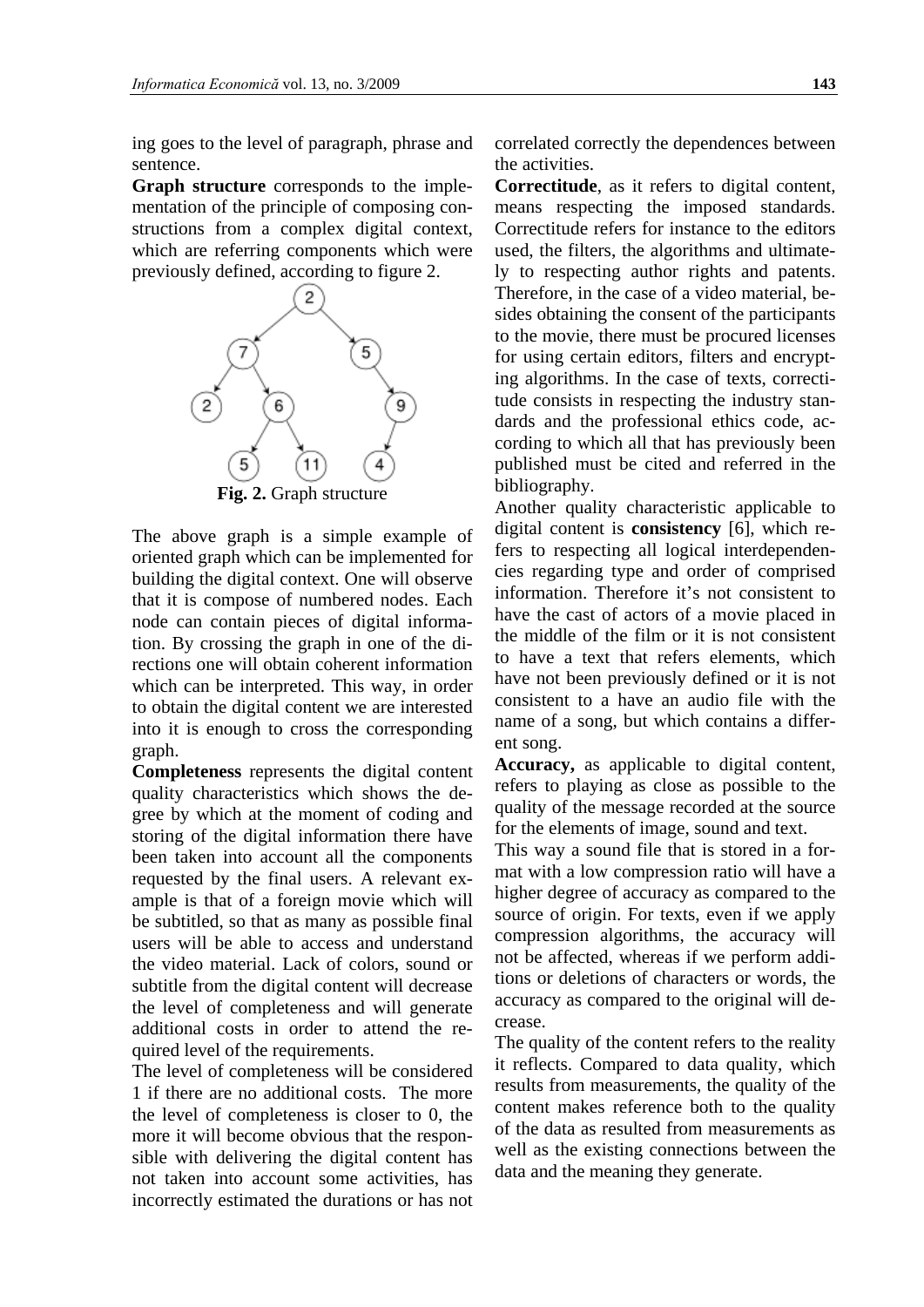### **4 Content Orthogonality**

The vocabulary is composed from a series of words C1,C2,C3,…Cn. A text is a series of words. The length of the text is given by the number of words from which it is composed. Words are separated by an alphabet symbol chosen as separator, which is not part of the vocabulary.

Orthogonality of two texts is based on the following elements [3]:

- length of the texts expressed as number of words;
- vocabularies of the texts Vi and Vj;
- appearance frequencies for the words in vocabularies;
- intersections of vocabularies:
- taking into account of the words that belong to the standard terminology of the domain referred by the digital content.

A very simple implementation of orthogonality [8] is:

$$
ORTO = 1 - \frac{NW_{both}}{NW_{max}}
$$

where:

- NWboth number of words that are part of the standard domain terminology and that are found in both texts that are being analyzed;
- $\blacksquare$  NW<sub>max</sub> the higher of the two projects related to the count of words that are part of the standard terminology of the corresponding domain.

Two texts are perfectly orthogonal, meaning that the indicator ORTO equals 1, if they don't have anything in common and the vocabularies are disjunctive.

The orthogonality of the content is given by the texts comprised. In order to transform the video and audio information into text there is established a set of conventions, as follows:

- the sound undergoes a filtering in order for the words to be recognized, so that the lines in the dialogue and the soundtrack get transformed in an array of words;
- video sequences are posted on a web site, where people specialized in movie production and directing, will have the task of making a review of the action; following this actions a specialized software

product will identify a vocabulary which is common to all reviews of a certain video content and will generate only one review.

Taking into account the complex scenario of video materials that have video, sound and subtitle content, there will be created 3 text flows, which characterize the digital content. For the digital content A1, A2, ….. At, it is said that Ai and  $Ai$  –figure  $3$  – are orthogonal if the orthogonality level H(Ai, Aj) is comprised in the interval [0,78;1].



**Fig. 3.** Orthogonality of projects Ai and Aj, from the projects-base

There are the following orthogonalities applicable to digital content:

- $H_v$  ( $A_{iv}$ ,  $A_{iv}$ ) ortogonality of video content;
- $H<sub>s</sub>(A<sub>is</sub>, A<sub>is</sub>)$  ortogonality of sound;
- $H_t(A_{it}, A_{it})$  ortogonality of text.

A value closer to 1 for any of the 3 indicators represents that the two digital contents are orthogonal for the characteristics taken into account – video, audio and text.

$$
H_v(A_{iv}, A_{jv}) = 1 - \frac{CAZ_{both}}{TCAZ_{max}}
$$

where:

- $CAZ_{both}$  total number of action zones from each frame, which are common to both digital contents;
- $TCAZ<sub>max</sub>$  the maximum number of action zone from all frames from the total identified for each digital content.

The action zone represents the base granularity as it is considered by specialists, which identifies for each frame the reference points. Therefore for static frames we will have only one action zone, whereas for frames with several participants, we will have one action zone for each participant.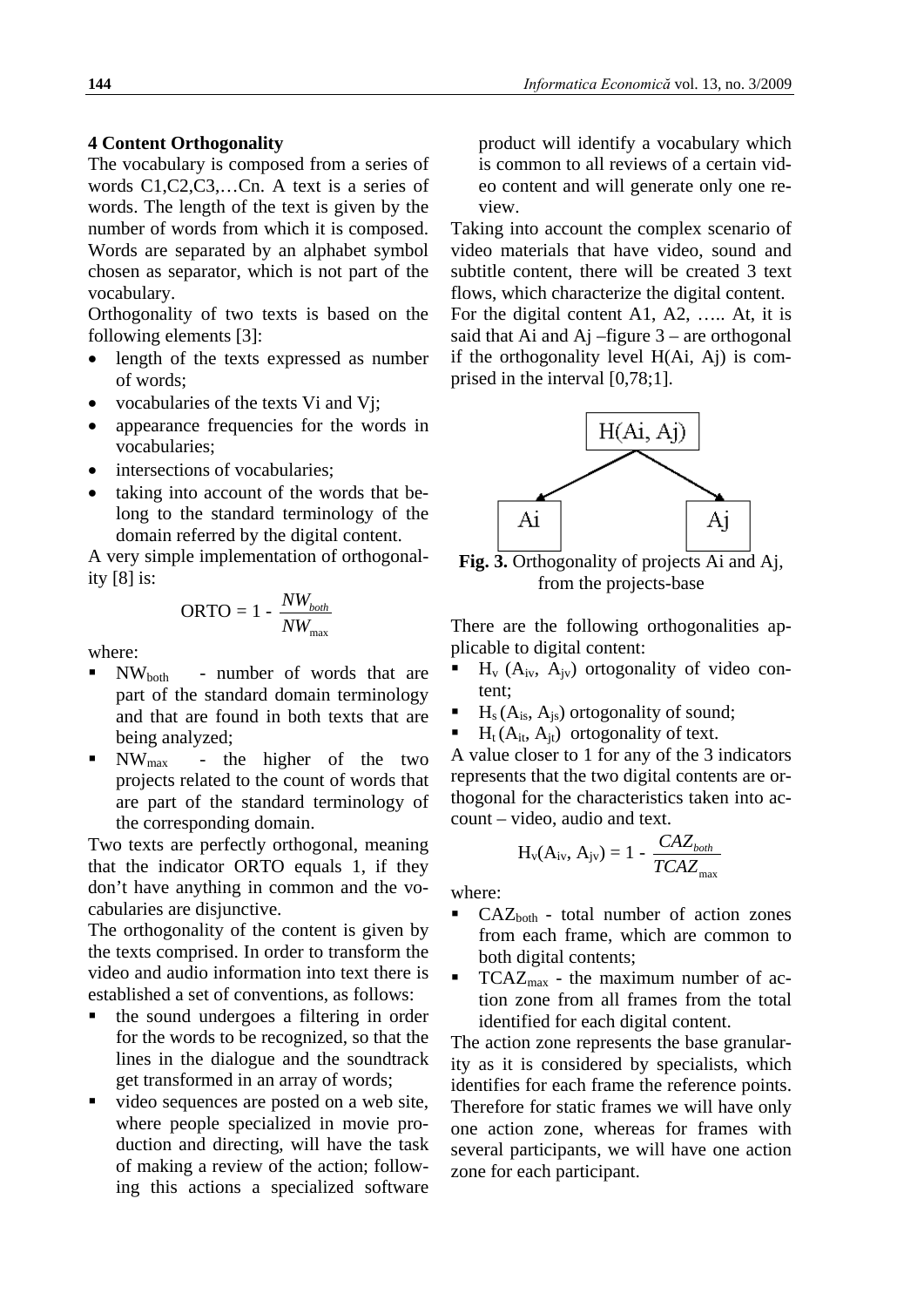$$
H_s(A_{is}, A_{js}) = 1 - \frac{CSL_{both}}{TCSL_{max}}
$$

where:

- CSLboth total number of sound layers, which is common to both materials;
- TCSLmax the highest of the total of sound layers of each digital content.

The digital sound content is decomposed until a basic layer level. This way, an instrumental song with one instrument will have only one layer. For the song of singer who is accompanied by an orchestra, there will be one layer for the singer and one layer for each instrument.

$$
H_{t}(A_{it}, A_{jt}) = 1 - \frac{CSW_{both}}{TCSW_{max}}
$$

where:

- CSWboth total number of words, which is common to both digital contents;
- $TCSW_{\text{max}}$  the highest of the total count of words for each of the two digital contents.

Orthogonality of the two digital contents, which relies on video, sound and text orthogonality as well, H(Ai, Aj) will take values in the interval  $[0,1]$ , where 1 means that the two digital contents are perfectly orthogonal.

$$
H(Ai, Aj) = \alpha H_v(A_{iv}, A_{jv}) + \beta H_s(A_{is}, A_{js}) + \gamma H_t(A_{it}, A_{jt})
$$

where:

- $\alpha$  coefficient of importance for the video component of the digital content;
- β coefficient of importance for the audio component of the digital content;
- γ coefficient of importance for the text component of the digital content;
- $\alpha + \beta + \gamma = 1$ .

Orthogonality between digital contents translates to building a collection of digital components CDB1 CDB2 … CDBH. When it is being evaluated if the component CDBH+1 is to be included or not, the first check is for H (CDBi, CDBH+1)>0.78, where i=1,2,….,H. Only upon successful completion of all tests will ensure that the orthogonality of the collection is maintained.

#### **5 Structured Homogenous Digital Content**

There are considered the collectivities C1, C2, …. Ct described with the characteristics Q1, Q2, … QR. For each of those characteristics there is defined a vocabulary V1 V2… VR and Vi ∩ Vj = ∅,  $\forall i, j = 1, 2, ..., R$ . i ≠j. There is built up the digital content for solving the problem  $P - Table 2$ .

|               |                |          |    | ັ |               |          |
|---------------|----------------|----------|----|---|---------------|----------|
|               | Q <sub>1</sub> | $\cdots$ | Qi | . | Qj            | $\cdots$ |
| $rac{C1}{C2}$ |                |          |    |   |               |          |
|               |                |          |    |   |               |          |
| $\cdots$      |                |          |    |   |               |          |
| Ci            |                |          |    |   | $\alpha i, j$ |          |
| $\cdots$      |                |          |    |   |               |          |
| Cj            |                |          |    |   |               |          |
|               |                |          |    |   |               |          |

**Table 2.** Analysis of digital content

αi,j represents the word from the Vj vocabulary which defines the level of the Qj characteristics for the Ci element of the collectivity. Each vocabulary Vi has its own blank word Ci0.

In order to the digital content the following steps are followed:

• there are built procedures for putting in place measurements and for putting in correspondence the level of the characteristics Q1, Q2 … QR with the components identifiers C1, C2…Ct, and with  $\alpha$ 1,  $\alpha$ 2, ...  $\alpha$ t as identifiers;

- it is then verified if a digital content has been obtained which fulfills quality characteristics related to completeness, correctitude, structuralism and so on.
- The digital content is considered operational, if and only if:
- it includes information related to all elements of the C collectivity;
- there are sufficient elements which allow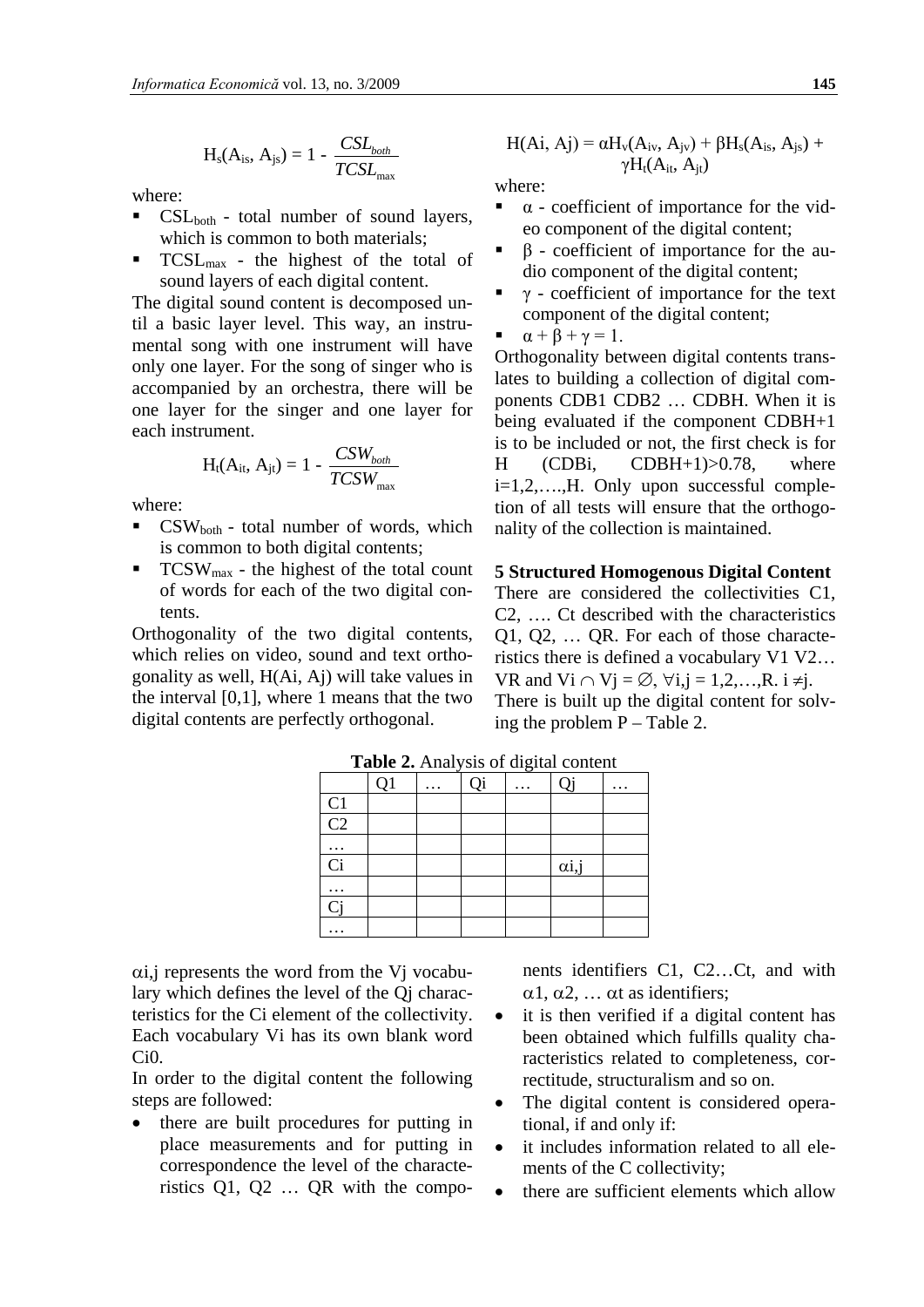the split of the C collectivity in sub collectivities based on the words used for defining the Qi characteristic based on a set of characteristics Qi1, Qi2, … Qim;

• there are algorithms which require the parsing of the content while extracting words that have a certain distance between them or a certain significance in order to compute meaningful indicators which allow the interpretation of the contribution to the whole collectivity.

Once we have obtained an operational digital content, then the retrieval time of information will be highly ameliorated.

## **6 Applying orthogonality of digital content to projects-bases**

One area of applicability of orthogonality computation for digital content is that of databases. Projects-bases are defined collections of projects, which are enrolled in process of obtaining financing, therefore having a common scope and framework [4] [7]. From this point forward we will consider the entire projects-base as being the digital content, whereas the projects represent the components of the digital content.

It is considered the C collectivity of projects, taking into account the description characteristics Q1, Q2, ... QR, for all  $\alpha i$ , words which are linked to the Ci element of the collectivity and the Qj characteristics, which belongs to the vocabulary associated to the description characteristics.

A matrix is constructed starting from the vocabularies of characteristics which contain the position of the words within those vocabularies. There are summed up the frequencies of words usage. There are interchanges performed between the columns in order to obtain descending frequencies. There are performed interlocks between the lines in order to obtain homogenous utilizations.

There are built up subsets of characteristics. The subsets get separated. The subsets get referred to via indexes created within the chapters. The process is iterative.

Our intent is that of obtaining an internal orthogonality as high as possible, meaning that the projects will get grouped in chapters, which will be orthogonal taken randomly any two of them.

|                | Q <sub>1</sub> | Q <sub>2</sub> | Q <sub>3</sub>           | Q <sub>4</sub>               | Q <sub>5</sub> | Q <sub>6</sub> | Q7                       | Q8              |
|----------------|----------------|----------------|--------------------------|------------------------------|----------------|----------------|--------------------------|-----------------|
| C <sub>1</sub> | 1              | Banking        | Retail                   | Avg.                         | Co-financing   | 60             | Engineer                 | $200K \in$      |
| C <sub>2</sub> | $\overline{2}$ | <b>Banking</b> | Retail                   | Avg.                         | Co-financing   | 50             | Engineer                 | 150K €          |
| C <sub>3</sub> | 3              | <b>Banking</b> | Corporate                | Avg.                         | Co-financing   | 55             | Professor                | $250K \in$      |
| C <sub>4</sub> | $\overline{4}$ | <b>Banking</b> | Investment               | Avg.                         | Co-financing   | 50             | Economist                | $150K \in$      |
| C <sub>5</sub> | 5              | Banking        | Investment               | Avg.                         | Financing      | 65             | Retired                  | $100K \in$      |
| C <sub>6</sub> | 6              | Insurance      | Life                     | Avg.                         | Financing      | 40             | Jurist                   | 300K $\in$      |
| C7             | 7              | Insurance      | Life                     | High                         | Co-financing   | 30             | <b>Business</b><br>Owner | $500K \in$      |
| C8             | 8              | Insurance      | Health                   | Avg.                         | Co-financing   | 31             | <b>Business</b><br>Owner | 600K $\in$      |
| C9             | 9              | Banking        | Corporate                | Avg.                         | Co-financing   | 65             | Retired                  | $150K \in$      |
| C10            | 13             | Banking        | Retail                   | Avg.                         | Co-financing   | 56             | Engineer                 | $250K \in$      |
| C11            | 17             | Banking        | Investment               | Avg.                         | Financing      | 58             | Economist                | $230K \in$      |
| C12            | 21             | Insurance      | Health                   | Avg.                         | Financing      | 29             | Manager                  | 750K €          |
| C13            | 40             | <b>Banking</b> | Corporate                | Avg.                         | Co-financing   | 45             | Economist                | $220k$ €        |
| C14            | 41             | Unspecified    |                          |                              | Co-financing   | 40             | Economist                | 300K $\epsilon$ |
| C15            | 42             | Unspecified    |                          |                              | Financing      | 30             | Jurist                   | $350K \in$      |
| C16            | 45             | Unspecified    | $\overline{\phantom{a}}$ | $\qquad \qquad \blacksquare$ | Financing      | 44             | Jurist                   | 370 $K \in$     |

**Table 3.** Analysis of description characteristics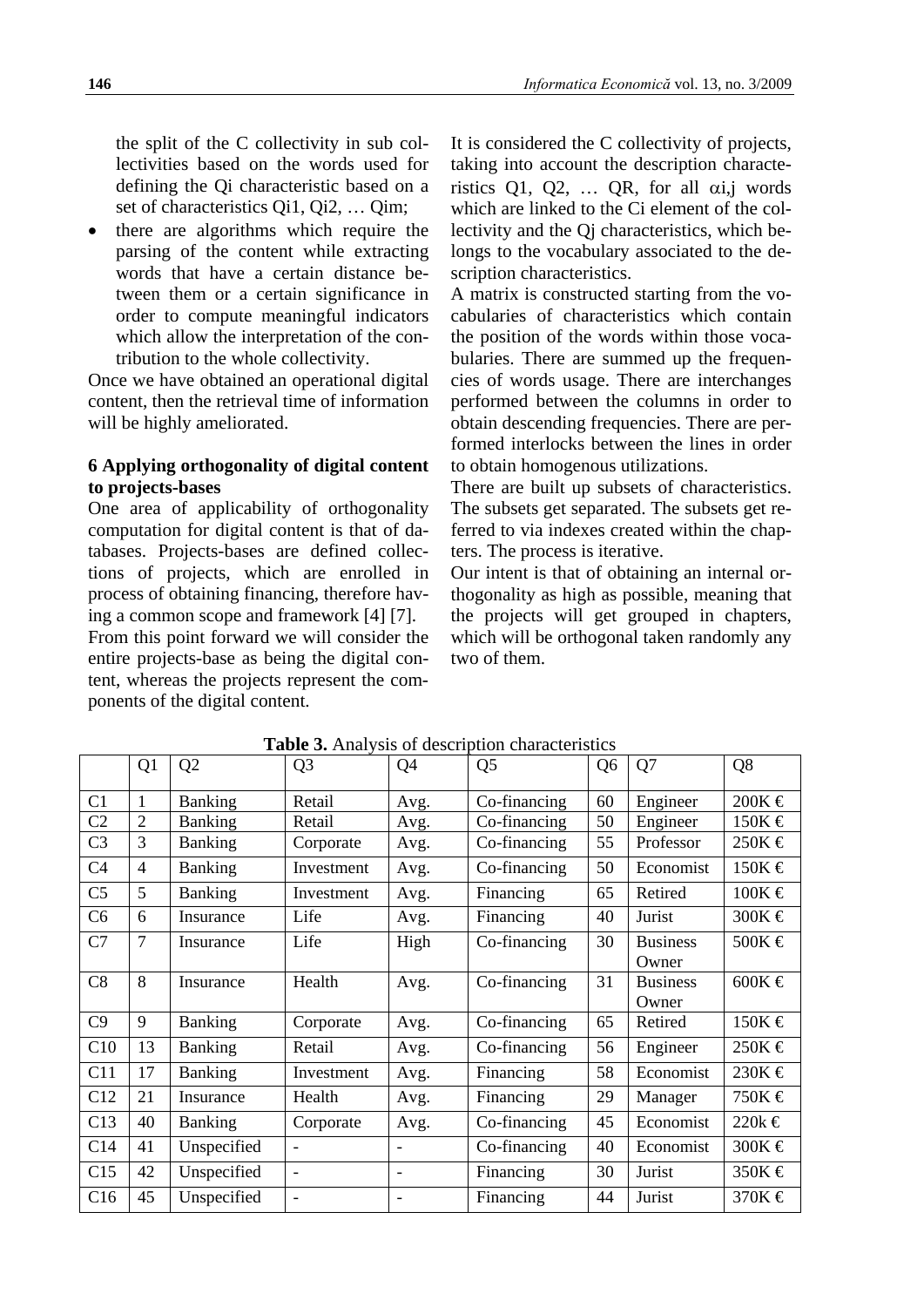Therefore we consider the collectivity C1, C2, … C16 and the description characteristics Q1- ID ,Q2- Domain, Q3- Sub domain, Q4- Complexity, Q5- Co-financing Status, Q6- Age of the PM, Q7- Primary Skill set, Q8- Project Budget, according to table 3.

Based on the available information the vocabulary is built. The length of the vocabulary is given by the number of words, the ties between the collectivities being performed with the help of keys.

Any of the characteristics can serve the role of a key for describing the elements from the table. There are two types of keys: primary and secondary. Primary keys are unique and not null, whereas secondary keys are used for different classifications. An object can be identified and referred to with the help of its primary key [5].

Sorting the digital content can be performed in several ways:

- based on the primary key  $(Q1)$ ;
- based on secondary keys (Q2-Q8).

The digital content gets sorted after one of the characteristics - primary key or secondary key. If the sort key is  $Q2 -$  Domain, we have the output presented in table 4.

|                | Q1             | Q2             | Q <sub>3</sub>           | Q <sub>4</sub> | Q <sub>5</sub> | Q <sub>6</sub> | Q7                       | Q8         |
|----------------|----------------|----------------|--------------------------|----------------|----------------|----------------|--------------------------|------------|
| C1             | 1              | Banking        | Retail                   | Avg.           | Co-financing   | 60             | Engineer                 | 200K $\in$ |
| C <sub>2</sub> | $\overline{2}$ | <b>Banking</b> | Retail                   | Avg.           | Co-financing   | 50             | Engineer                 | $150K \in$ |
| C <sub>3</sub> | 3              | Banking        | Corporate                | Avg.           | Co-financing   | 55             | Professor                | $250K \in$ |
| C <sub>4</sub> | $\overline{4}$ | <b>Banking</b> | Investment               | Avg.           | Co-financing   | 50             | Economist                | $150K$ €   |
| C <sub>5</sub> | 5              | Banking        | Investment               | Avg.           | Financing      | 65             | Retired                  | $100K \in$ |
| C9             | 9              | <b>Banking</b> | Corporate                | Avg.           | Co-financing   | 65             | Retired                  | $150K \in$ |
| C10            | 13             | <b>Banking</b> | Retail                   | Avg.           | Co-financing   | 56             | Engineer                 | $250K \in$ |
| C11            | 17             | Banking        | Investment               | Avg.           | Financing      | 58             | Economist                | $230K$ €   |
| C13            | 40             | <b>Banking</b> | Corporate                | Avg.           | Co-financing   | 45             | Economist                | $220K$ €   |
| C6             | 6              | Insurance      | Life                     | Avg.           | Financing      | 40             | Jurist                   | 300K $\in$ |
| C7             | 7              | Insurance      | Life                     | High           | Co-financing   | 30             | <b>Business</b><br>Owner | 500K €     |
| C8             | 8              | Insurance      | Health                   | Avg.           | Co-financing   | 31             | <b>Business</b><br>Owner | 600K $\in$ |
| C12            | 21             | Insurance      | Health                   | Avg.           | Financing      | 29             | Manager                  | 750K €     |
| C14            | 41             | Unspecified    |                          |                | Co-financing   | 40             | Economist                | 300K $\in$ |
| C15            | 42             | Unspecified    |                          |                | Financing      | 30             | Jurist                   | 350K €     |
| C16            | 45             | Unspecified    | $\overline{\phantom{a}}$ |                | Financing      | 44             | Jurist                   | 370K $\in$ |

**Table 4.** Sort by domain

If we sort using the Q5 key – own finance means or co-financing, we reach the data in table 5.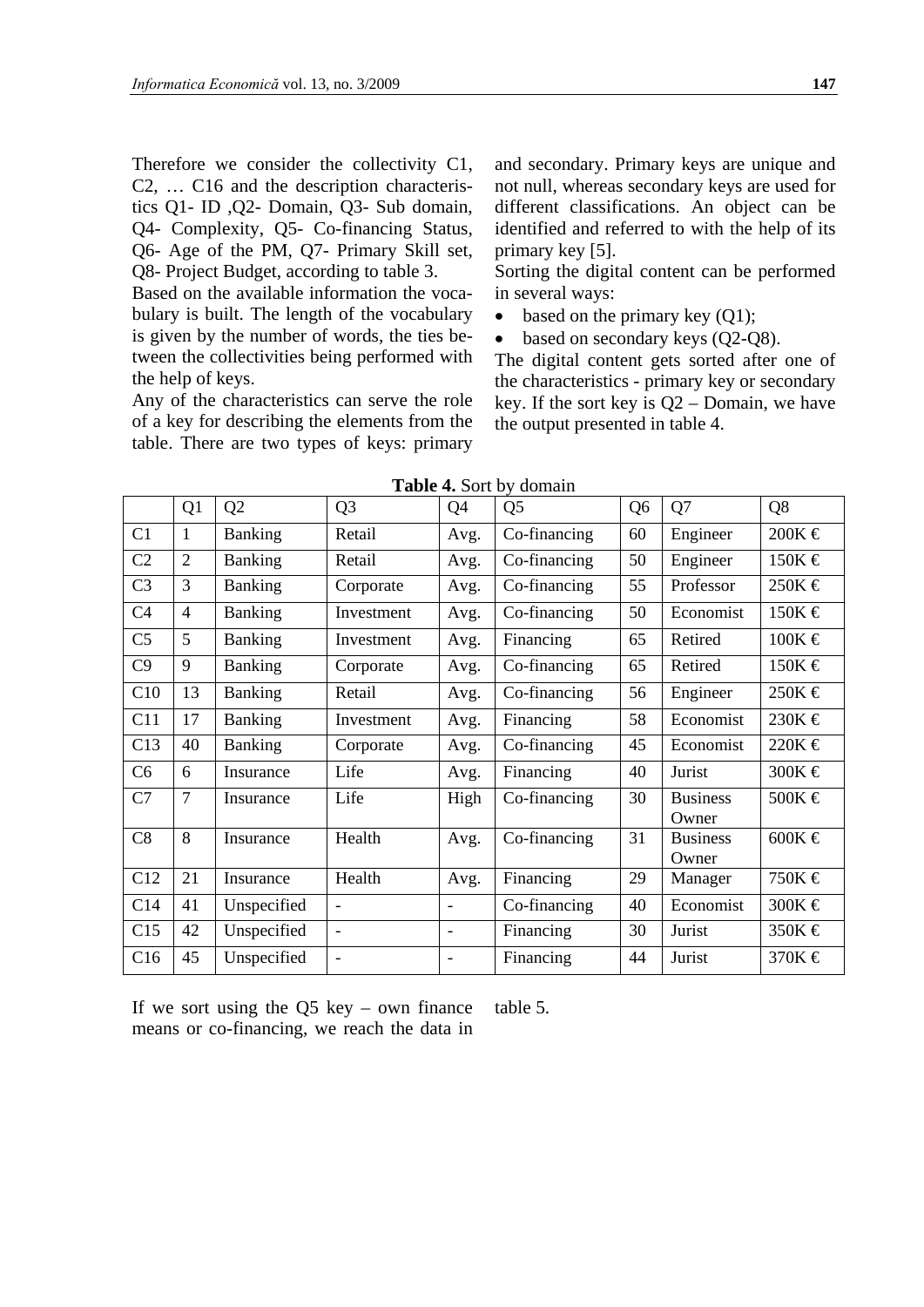|                | Q1             | Q2          | Q <sub>3</sub> | Q <sub>4</sub> | Q <sub>5</sub> | Q <sub>6</sub> | Q7              | Q8         |
|----------------|----------------|-------------|----------------|----------------|----------------|----------------|-----------------|------------|
| C <sub>1</sub> | 1              | Banking     | Retail         | Avg.           | Co-financing   | 60             | Engineer        | $200K$ €   |
| C <sub>2</sub> | $\overline{2}$ | Banking     | Retail         | Avg.           | Co-financing   | 50             | Engineer        | 150K €     |
| C <sub>3</sub> | 3              | Banking     | Corporate      | Avg.           | Co-financing   | 55             | Professor       | $250K$ €   |
| C <sub>4</sub> | $\overline{4}$ | Banking     | Investment     | Avg.           | Co-financing   | 50             | Economist       | $150K$ €   |
| C9             | 9              | Banking     | Corporate      | Avg.           | Co-financing   | 65             | Retired         | $150K$ €   |
| C10            | 13             | Banking     | Retail         | Avg.           | Co-financing   | 56             | Engineer        | $250K \in$ |
| C13            | 40             | Banking     | Corporate      | Avg.           | Co-financing   | 45             | Economist       | $220K$ €   |
| C7             | 7              | Insurance   | Life           | High           | Co-financing   | 30             | <b>Business</b> | 500K $\in$ |
|                |                |             |                |                |                |                | Owner           |            |
| C8             | 8              | Insurance   | Health         | Avg.           | Co-financing   | 31             | <b>Business</b> | 600K $\in$ |
|                |                |             |                |                |                |                | Owner           |            |
| C14            | 41             | Unspecified |                |                | Co-financing   | 40             | Economist       | 300K €     |
| C <sub>5</sub> | 5              | Banking     | Investment     | Avg.           | Financing      | 65             | Retired         | $100K \in$ |
| C <sub>6</sub> | 6              | Insurance   | Life           | Avg.           | Financing      | 40             | Jurist          | 300K €     |
| C11            | 17             | Banking     | Investment     | Avg.           | Financing      | 58             | Economist       | 230K €     |
| C12            | 21             | Insurance   | Health         | Avg.           | Financing      | 29             | Manager         | 750K €     |
| C15            | 42             | Unspecified |                |                | Financing      | 30             | Jurist          | 350K $\in$ |
| C16            | 45             | Unspecified |                |                | Financing      | 44             | Jurist          | 370K €     |

**Table 5.** Sort by financing means

This way the information can be grouped according to users' needs, in such a way that the access is done the easiest way possible.

For each grouping performed there are considered newly created chapters that include projects with the same secondary key, which has been used as sort criteria.

For each grouping orthogonality is computed between the resulted vocabularies of each chapter, except for the secondary key used for grouping criteria. Therefore, if Q2 has been used as a grouping criterion – like in table 4 - , we obtain 3 different chapters, called *Banking*, *Insurance* and *Unspecified*.

For columns Q3, Q4 … Q8, which are part of each chapter, it is being counted the number of appearance for each distinct word. Figures get excluded from such an analysis. The resulted synthesis is presented in table 6.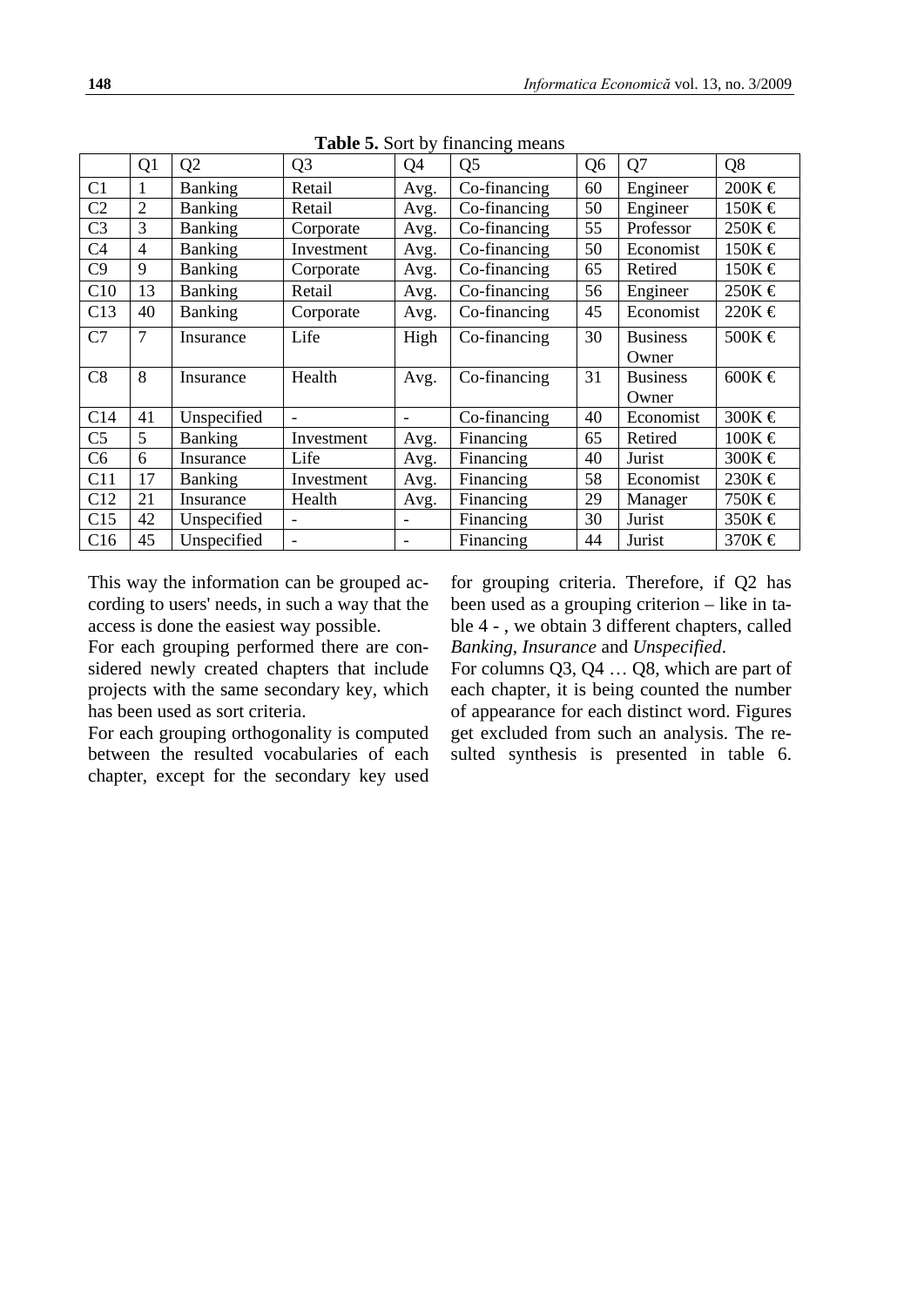|             |                       | <b>rapid of Count of appearances of words</b> |                 |
|-------------|-----------------------|-----------------------------------------------|-----------------|
| Chapter     | Word                  | No. occurrences                               | Total cumulated |
| Banking     | Retail                | 3                                             | 3               |
|             | Corporate             | $\overline{3}$                                | 6               |
|             | Investment            | 3                                             | 9               |
|             | Avg.                  | 9                                             | 18              |
|             | Co-financing          | $\overline{7}$                                | 25              |
|             | Financing             | $\overline{2}$                                | 27              |
|             | Engineer              | $\overline{3}$                                | 30              |
|             | Professor             | 1                                             | 31              |
|             | Economist             | 3                                             | 34              |
|             | Retired               | $\overline{2}$                                | 36              |
|             |                       |                                               |                 |
| Insurance   | Life                  | $\overline{2}$                                | $\overline{2}$  |
|             | Health                | $\overline{2}$                                | $\overline{4}$  |
|             | Avg.                  | $\overline{3}$                                | $\overline{7}$  |
|             | High                  | 1                                             | 8               |
|             | Co-financing          | $\overline{2}$                                | 10              |
|             | Financing             | $\overline{2}$                                | 12              |
|             | Jurist                | $\mathbf{1}$                                  | 13              |
|             | <b>Business Owner</b> | $\overline{2}$                                | 15              |
|             | Manager               | $\mathbf{1}$                                  | 16              |
|             |                       |                                               |                 |
| Unspecified | Co-financing          | 1                                             | $\mathbf{1}$    |
|             | Financing             | $\overline{2}$                                | 3               |
|             | Economist             | $\mathbf{1}$                                  | $\overline{4}$  |
|             | Jurist                | $\overline{2}$                                | 6               |

**Table 6.** Count of appearances of words

For the records in table 7 it is computed  $H_{AVG}$  – average orthogonality.

$$
H_{AVG} = (H_{A+}H_{B+}H_C) / 3 = 0.81.
$$

As a result, the average orthogonality of the identified chapters is a good indication that the components of the digital content have been distributed correctly. The only question mark arises for the chapter *Unspecified*, where orthogonality is lower than 0.78. This can be explained by the fact that this chapter comprises elements that did not have all elements thoroughly specified.

**Table 7.** Orthogonality computation

| Code      |           | А           | Common words | Maximum no. words | H(Ai, Ai)  |
|-----------|-----------|-------------|--------------|-------------------|------------|
| $\rm H_A$ | Banking   | Insurance   |              | 36                |            |
| $\rm H_B$ | Banking   | Unspecified |              | 36                | $\rm 0.88$ |
| $\rm H_C$ | Insurance | Unspecified |              |                   |            |

The same steps are repeated for every type of scenario at a time, when a different secondary key is chosen as grouping criterion. In the end the variant with the highest orthogonality is considered the best grouping criterion implementation.

From the above demonstration it can be depicted that the management of digital content is performed by maximizing orthogonality. This guarantees the homogeneity of the digital content and facilitates the creation of orthogonal projects-bases.

**7 DiMaO Software Application Overview**

DiMaO – Digital Matrix Othogonality – software application implements a method of structuring the information from a given matrix, through a series of operations of reversing lines and columns, with the purpose of obtaining a block matrix which contains or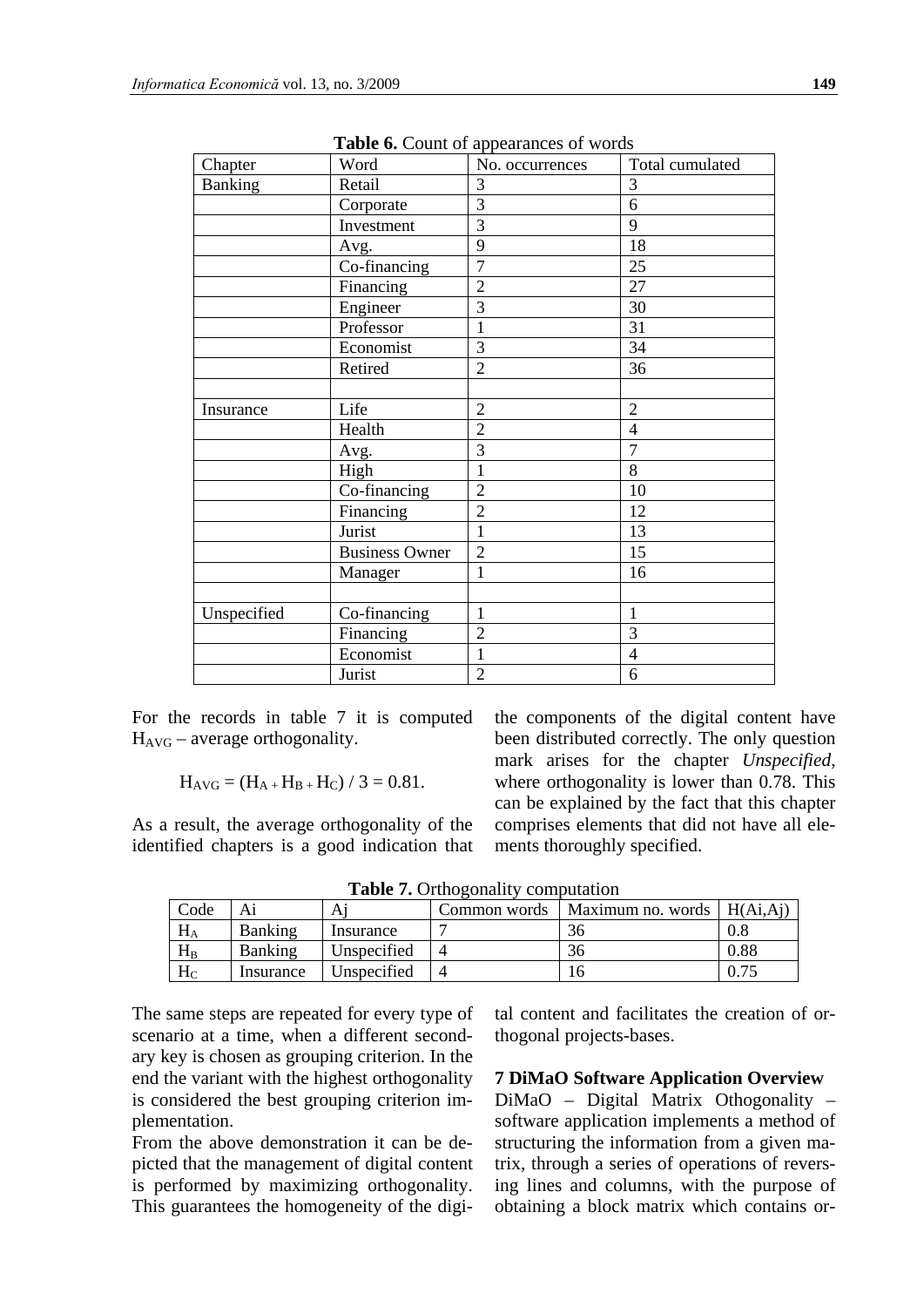thogonal zones of information. The architecture of DiMaO application is described in figure 4.



**Fig. 4.** Modules of application DiMaO

The application receives the data via a text file *matrix.txt*, which is stored in a predefined resources folder. The file contains words which are distributed randomly within a matrix structure, having as delimitation the blank character. The character that is used as a convention for a blank word or missing data in a cell is  $, \cdot$ .

In a first stage there are used two vectors which memorize the number of words which are non blank for both the lines and the columns of the matrix. The two vectors are then sorted, using the bubble sort method, which is modified accordingly in order to invert the needed lines and columns.

The data from the file is saved initially in a matrix of Strings, using the method *WriteFileToMatrix.* After populating the matrix, it is then used for generating the needed vectors *horVector* and verVector. The results of the two sort operations, bubbleSortLines and *bubbleSortColumns*, are stored in the matrix *orderMatrix*. The matrix is also displayed in the console for easy visualization of results.

The application is developed in Java 1.4, using Eclipse as IDE. The Java classes used to implement the algorithm are easy to integrate in a package, which can be reused within

another application, no matter if it's a Web or stand-alone application. This is a strong point as the application proves to be both scalable and versatile.

### **8 Conclusions**

In order to bring value to the contents of the current paper and in order to continue the research it is needed for the presented software solution to be extended. This way the presented algorithm will be generalized and extended from just projects-bases to any collection of elements with digital content.

By analyzing the digital content it is determined the internal orthogonality and there are given indications for increasing othogonality. Some immediate benefits are:

- reduction of necessary memory space;
- reduction of redundancy caused by repeating pieces of the same information;
- reduction of the time needed to retrieve information;
- distinct approach of sub-problems by focusing directly on the digital content part which includes a sub list of descriptive characteristics.

This approach is useful for structuring databases, structuring synthesis papers and en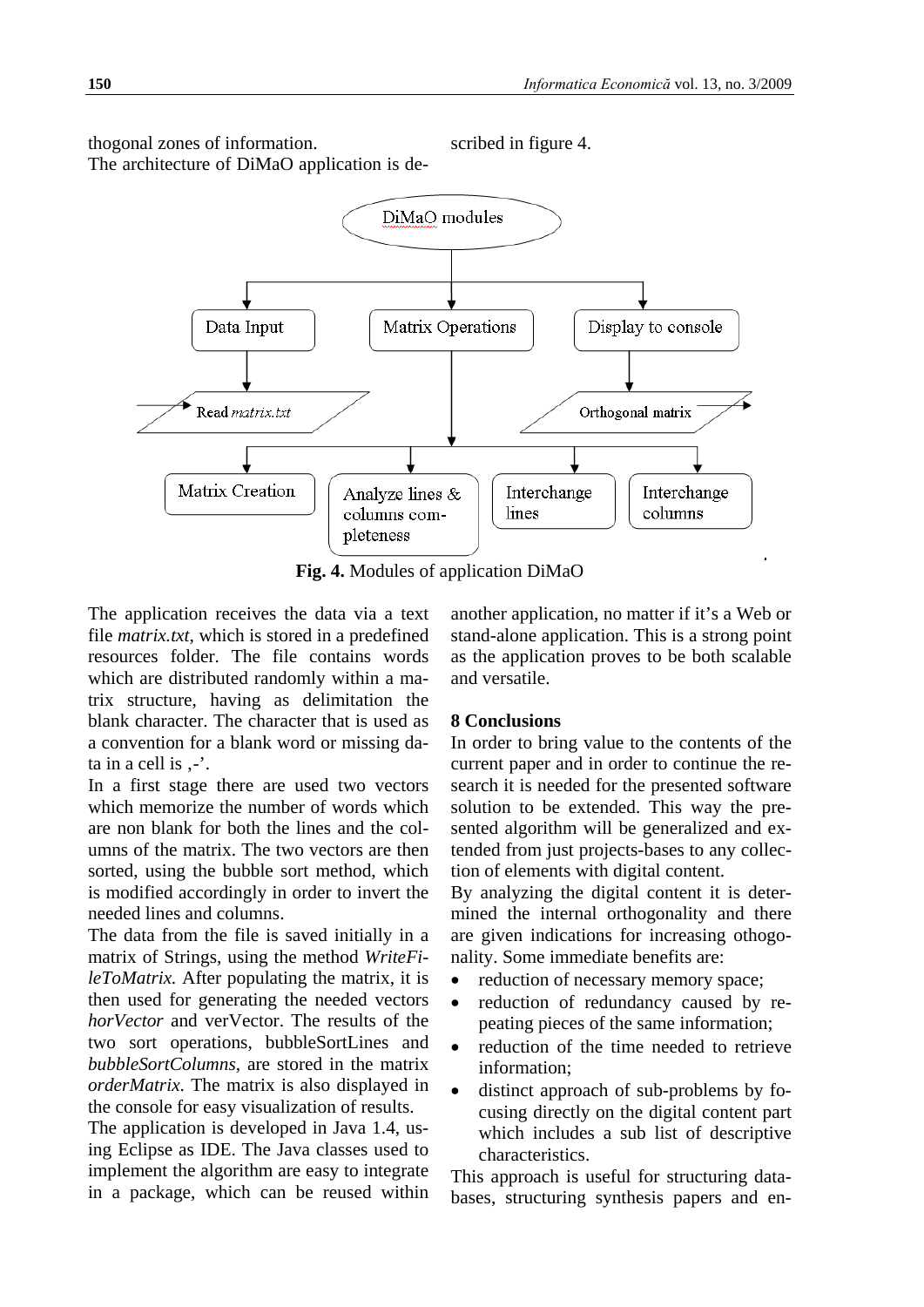cyclopedias.

Another implementation is that of organizing unstructured digital content. It is considered a system which generates unstructured digital contents, which is then stored and which then goes through a process of structuring. The steps undertaken are:

- words are identified and vocabularies are built;
- frequencies of appearance for each word are stored;
- sub vocabularies are built;
- **it** is analyzed the distribution between words within the same sub vocabulary;
- a matrix of records is build;
- orthogonality computed;
- **•** records are identified:
- tables are identified and the database is structured.

The objective of pursuing the steps described above is that of creating a database structure efficient from an orthogonality point of view.

## **References**

- [1] C. N. Bodea, *Handbook of Project-Based Management*, Economic Printing House, Bucharest, 2002.
- [2] I. Ivan, D. Milodin, M. Popa and C. Lugoji, "Baseline Entities," *Economia magazine, Management series*, 8th year,

No.1, Bucharest, 2005, pp. 84 – 97.

- [3] I. Ivan and D. Milodin, "Data Orthogonality Metrics," *Workshop Information Systems and Operations Management*, Romanian American University, Bucharest, 2006, pp. 326-
- [4] B.41 Ivan and A. Sandu, "Projects Hierarchy Based on Duration and Complexity," *22nd IPMA World Congress Proceedings - Project Management to Run*, Roma, Italy, 9-11 November 2008.
- [5] C. M. Matei, C. I. Silvestru and D. Ş. Silvestru, "Internet Banking Integration within the Banking System," *Economy Informatics Magazine*, No. 2 (46), 2008, pp. 55-59.
- [6] M. Popa, I. Ivan, G. Nosca and S. Capisizu, *Quality Management of Software Applications*, ASE Printing House, Bucharest, 2006.
- [7] R. Gareis, *Happy Projects!*, 2nd edition, ASE Printing House, Bucharest, 2006.
- [8] A. Sandu, "Indicators for Measuring the Quality of Projects-base Components," *4th International Conference for Applied Statistics*, 20-22 November, Bucharest, NIS Printing House, 2008.



**Ion IVAN** has graduated the Faculty of Economic Computation and Economic Cybernetics in 1970. He holds a PhD diploma in Economics from 1978 and he had gone through all didactic positions since 1970 when he joined the staff of the Bucharest Academy of Economic Studies, teaching assistant in 1970, senior lecturer in 1978, assistant professor in 1991 and full professor in 1993. Currently he is full Professor of Economic Informatics within the Department of Computer Science in Economics at Faculty of Cy-

bernetics, Statistics and Economic Informatics from the Academy of Economic Studies. He is the author of more than 25 books and over 75 journal articles in the field of software quality management, software metrics and informatics audit. His work focuses on the analysis of quality of software applications. He has participated in the scientific committee of more than 20 Conferences on Informatics and he has coordinated the appearance of 3 proceedings volumes for International Conferences. From 1994 he is PhD coordinator in the field of Economic Informatics. His main interest fields are: software metrics, optimization of informatics applications, developments and assessment of the text entities, efficiency implementation analysis of the ethical codes in informatics field, software quality management and data quality management.